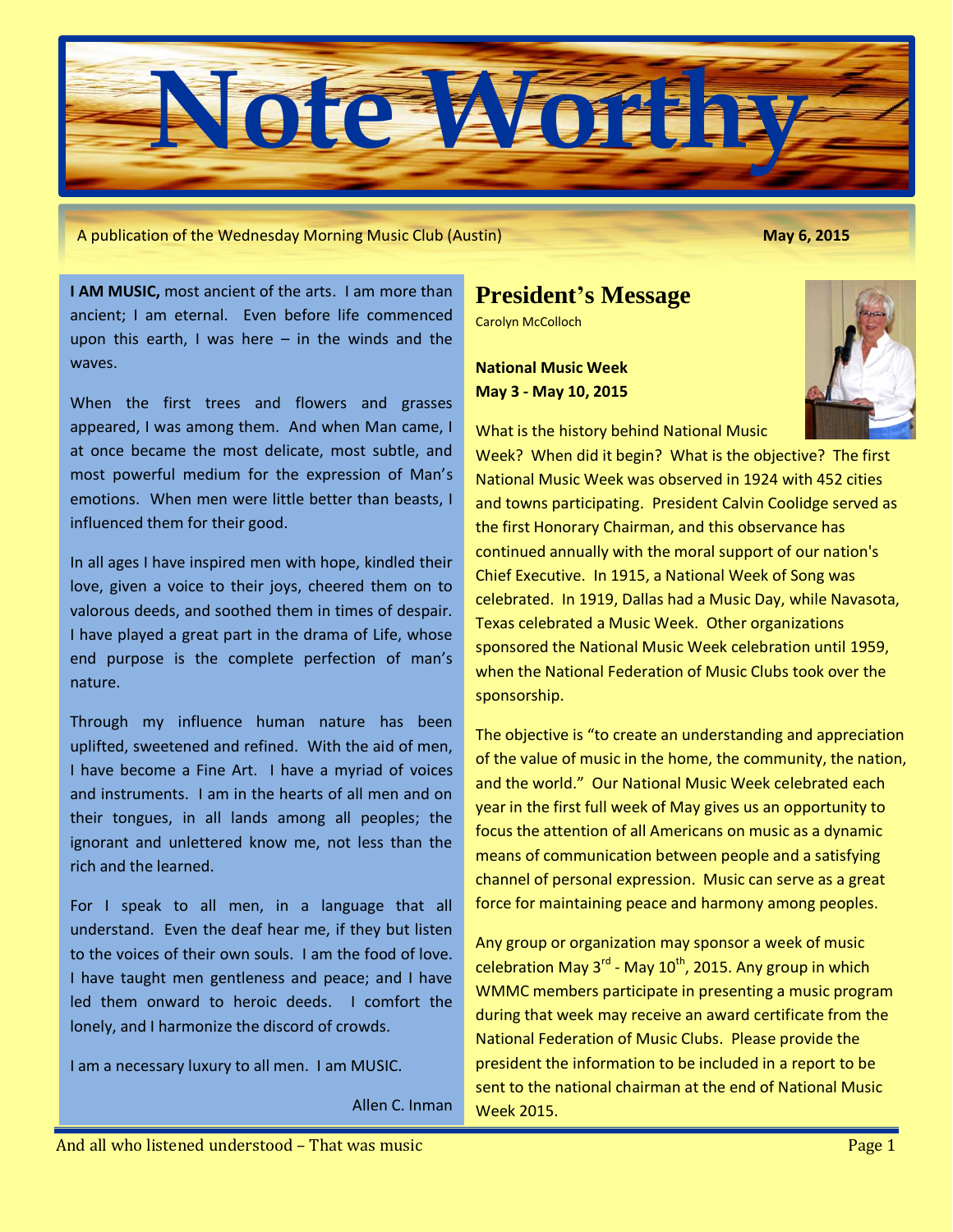# **Calendar of Events**

| <b>Conspirare Youth Choirs</b>         |                               |                                                                                         |
|----------------------------------------|-------------------------------|-----------------------------------------------------------------------------------------|
| Into Dreams (Spring Concert)           |                               |                                                                                         |
| May 1                                  | 7:30 PM                       | St. Martin's Lutheran Church, 606 W. 15th St., Austin, TX                               |
| May 2                                  | 7:30 PM                       | St. Martin's Lutheran Church,                                                           |
|                                        |                               | Adult \$15 · Ages 6-17 \$6 · Ages 5/ FREE (free tickets by phone only)                  |
| <b>Central Texas Medical Orchestra</b> |                               |                                                                                         |
| May 2                                  | 7:30 PM                       | K Young-Joo Sung, violin and special guests Albert and Gage                             |
|                                        |                               | benefiting Swan Songs swansongs.org                                                     |
|                                        |                               | St. Michael's Episcopal Church, 1500 N. Capital of Texas Hwy, Austin, TX. 78746         |
|                                        |                               | Tickets \$10-30.                                                                        |
| <b>WMMC</b>                            |                               |                                                                                         |
| May 6                                  | <b>10 AM</b>                  | TX Federation of Women's Club bldg., 2312 San Gabriel                                   |
|                                        |                               |                                                                                         |
|                                        | <b>Philharmonic Orchestra</b> |                                                                                         |
| May 6                                  | <b>8 PM</b>                   | Congregation Beth Israel, 3901 Shoal Creek Blvd. FREE                                   |
|                                        | <b>Conspirare Big Sing 3</b>  | Where the audience is the choir! FREE                                                   |
| May 14                                 | 6:30 PM                       | First Austin Church, 901 Trinity St., Austin, TX. 78701                                 |
|                                        |                               |                                                                                         |
| <b>Chorus Austin</b>                   |                               |                                                                                         |
| <b>May 16</b>                          | 8-10 PM                       | Southwest voices. St. Matthew's Episcopal Church, 8134 Mesa Drive                       |
| <b>May 17</b>                          | 4-6 PM                        | St. Paul Lutheran Church, 3501 Red River Street. Tickets \$15-20.                       |
|                                        | <b>Austin Chamber Music</b>   |                                                                                         |
| <b>May 17</b>                          | 6 PM                          | Blue Bash. The Mansion, 2312 San Gabriel Street. Early bird ticket prices start at      |
|                                        |                               | \$125 individual tickets with tables of 8 from \$1,000 - \$5,000. Tickets include valet |
|                                        |                               | parking.                                                                                |
| <b>Gilbert and Sullivan Opera</b>      |                               |                                                                                         |
| <b>May 17</b>                          | 3 PM                          | The Sorcerer. Community Hall at the Dell Jewish Community Campus, 7300 Hart             |
|                                        |                               | Lane. FREE                                                                              |
|                                        |                               |                                                                                         |
| Georgetown Festival of the Arts        |                               |                                                                                         |
| May 29 - June 1                        |                               | Most events will take place at Southwestern University, Alma Thomas Theatre. This       |
|                                        |                               | years event celebrates romance featuring the music of Robert and Clara Schumann.        |
|                                        |                               | Complete festival information can be found at www.gtownfestival.org.                    |
|                                        |                               |                                                                                         |